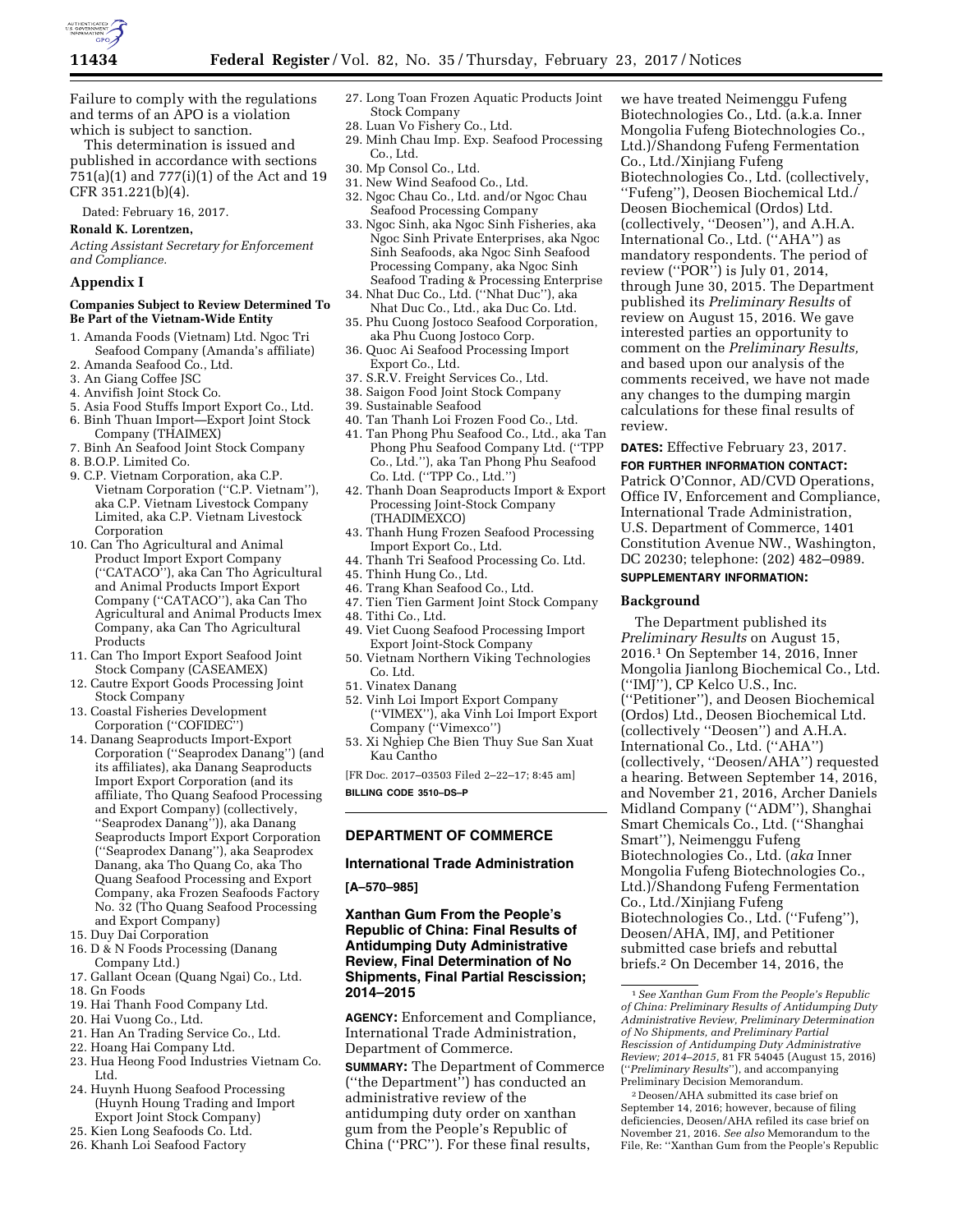Department held a hearing for interested parties. On December 8, 2016, January 10, 2017, and January 25, 2017, the Department extended the deadline for issuing the final results of this administrative review.3

### **Scope of the Order**

The scope of the order covers dry xanthan gum, whether or not coated or blended with other products. Further, xanthan gum is included in this order regardless of physical form, including, but not limited to, solutions, slurries, dry powders of any particle size, or unground fiber. Merchandise covered by the scope of this order is classified in the Harmonized Tariff Schedule of the United States at subheading 3913.90.20.4 Although this tariff classification is provided for convenience and customs purposes, the written description remains dispositive.

### **Analysis of Comments Received**

We addressed all issues raised in the case and rebuttal briefs submitted by parties in this review in the Issues and Decision Memorandum, which is hereby adopted by this notice. Appendix I to this notice provides a list of the issues which parties raised. The Issues and Decision Memorandum is a public document and is on file electronically via Enforcement and Compliance's Antidumping and Countervailing Duty Centralized Electronic Service System (''ACCESS''). ACCESS is available to registered users at *[http://](http://access.trade.gov) [access.trade.gov](http://access.trade.gov)* and it is available to all parties in the Central Records Unit of the main Department of Commerce

of China: Telephone Call to Alston & Bird LLP, Counsel for Deosen Biochemical Ltd. and A.H.A International Co., Ltd.,'' dated November 14, 2016.

3*See* Memorandum to Christian Marsh, Deputy Assistant Secretary for AD/CVD Operations, ''2014– 2015 Antidumping Duty Administrative Review of Xanthan Gum from the People's Republic of China: Extension of Deadline for Final Results of Antidumping Duty Administrative Review,'' dated December 8, 2016; see also Memorandum to Gary Taverman, Associate Deputy Assistant Secretary for AD/CVD Operations, ''2014–2015 Antidumping Duty Administrative Review of Xanthan Gum from the People's Republic of China: Extension of Deadline for Final Results of Antidumping Duty Administrative Review,'' dated January 10, 2017; see also Memorandum to Gary Taverman, Associate Deputy Assistant Secretary for AD/CVD Operations, ''2014–2015 Antidumping Duty Administrative Review of Xanthan Gum from the People's Republic of China: Extension of Deadline for Final Results of Antidumping Duty Administrative Review,'' dated January 25, 2017.

4For the full text of the scope of the order, see Memorandum to Ronald K. Lorentzen, Acting Assistant Secretary for Enforcement and Compliance, ''Xanthan Gum from the People's Republic of China: Issues and Decision Memorandum for the Final Results of the Second Antidumping Duty Administrative Review,'' (''Issues and Decision Memorandum''), dated concurrently with this notice.

building, Room B8024. In addition, a complete version of the Issues and Decision Memorandum can be accessed directly on the Internet at *[http://](http://enforcement.trade.gov/frn/) [enforcement.trade.gov/frn/.](http://enforcement.trade.gov/frn/)* The signed Issues and Decision Memorandum and the electronic version are identical in content.

### **Changes Since the Preliminary Results**

Based on a review of the record and comments received from interested parties regarding our *Preliminary Results,* we have made no changes since the preliminary results.

### **Adverse Facts Available**

In the *Preliminary Results,* the Department applied total adverse facts available (''AFA'') to Deosen and AHA and assigned these companies a rate of 154.07 percent, the highest rate on the record of the proceeding. The Department determined that these companies significantly impeded the proceeding, withheld information requested by the Department, and failed to cooperate by not acting to the best of their ability to comply with requests for information.5 As discussed in the Issues and Decision Memorandum, we continue to apply a dumping margin based on AFA to Deosen and AHA for these final results of review.6

#### **Separate Rates**

In the *Preliminary Results,* the Department found that Fufeng, Deosen, AHA, CP Kelco (Shandong) Biological Company Limited (''CP Kelco (Shandong)'') and Shanghai Smart, demonstrated their eligibility for a separate rate but that the nonindividually examined respondent Hebei Xinhe Biochemical Co. Ltd., (''Hebei Xinhe'') did not demonstrate its eligibility for a separate rate because it failed to file a separate rate application or a separate rate certification.7 Thus, the Department treated Hebei Xinhe as part of the PRC-wide entity. We have considered interested parties' comments regarding our preliminary separate rates determination, and decided not to change the preliminary determination in these final results of review. We have considered interested parties' comments regarding our preliminary separate rates determination, and decided to: (1) Continue to grant Fufeng, Deosen, AHA, CP Kelco (Shandong), and Shanghai Smart separate rates status; and (2) continue to not grant IMJ separate rate status because it had no reviewable

sales for these final results of review. For further details, *see* the Issues and Decision Memorandum.8

# **Final Determination of No Shipments**

In the *Preliminary Results,* the Department found that Meihua Group International Trading (Hong Kong) Limited, Langfang Meihua Bio-Technology Co., Ltd., and Xinjiang Meihua Amino Acid Co., Ltd. had no shipments and, therefore, no reviewable transactions during the POR.9 No parties commented on this determination. For the final results of review, we continue to find that these companies had no shipments during the POR.

## **Final Partial Rescission of Antidumping Duty Administrative Review**

Because IMJ's one sale during the POR is the same sale found to be a non*bona fide* sale in a new shipper review, and there are no other reviewable sales by IMJ during the POR, we have rescinded this review with respect to IMJ.10 For additional information regarding this determination, *see* the Issues and Decision Memorandum.11

## **Dumping Margin for Non-Individually Examined Respondents Granted Separate Rate Status**

Neither the Act, nor the Department's regulations, addresses the establishment of the dumping margin applied to separate rate companies not selected for individual examination where the Department limits its individual examination in an administrative review pursuant to section 777A(c)(2) of the Act. The Department's practice in administrative reviews involving limited selection based on exporters accounting for the largest volume of subject merchandise during the period of review has been to look to section 735(c)(5) of the Act for guidance, which provides instructions for calculating the all-others rate in an investigation. Under section 735(c)(5)(A) of the Act, the Department avoids calculating an allothers rate using rates that are zero, *de minimis,* or based entirely on facts available in investigations. Section 735(c)(5)(B) of the Act provides that, where all dumping margins established for the mandatory respondents are zero, *de minimis,* or based entirely on facts available, the Department may use ''any reasonable method'' for assigning an allothers rate.

<sup>5</sup>*See* PDM at 7–9.

<sup>6</sup>*See* Issues and Decision Memorandum at Comment 1.

<sup>7</sup>*See Preliminary Results,* 81 FR at 54046.

<sup>8</sup>*See* Issues and Decision Memorandum at Comments 2 and 5.

<sup>9</sup>*See* Preliminary Results at 8 FR 54045.

<sup>10</sup>*See* Preliminary Results at 8 FR 54045 54046. 11*See* Issues and Decision Memorandum at

Comment 4.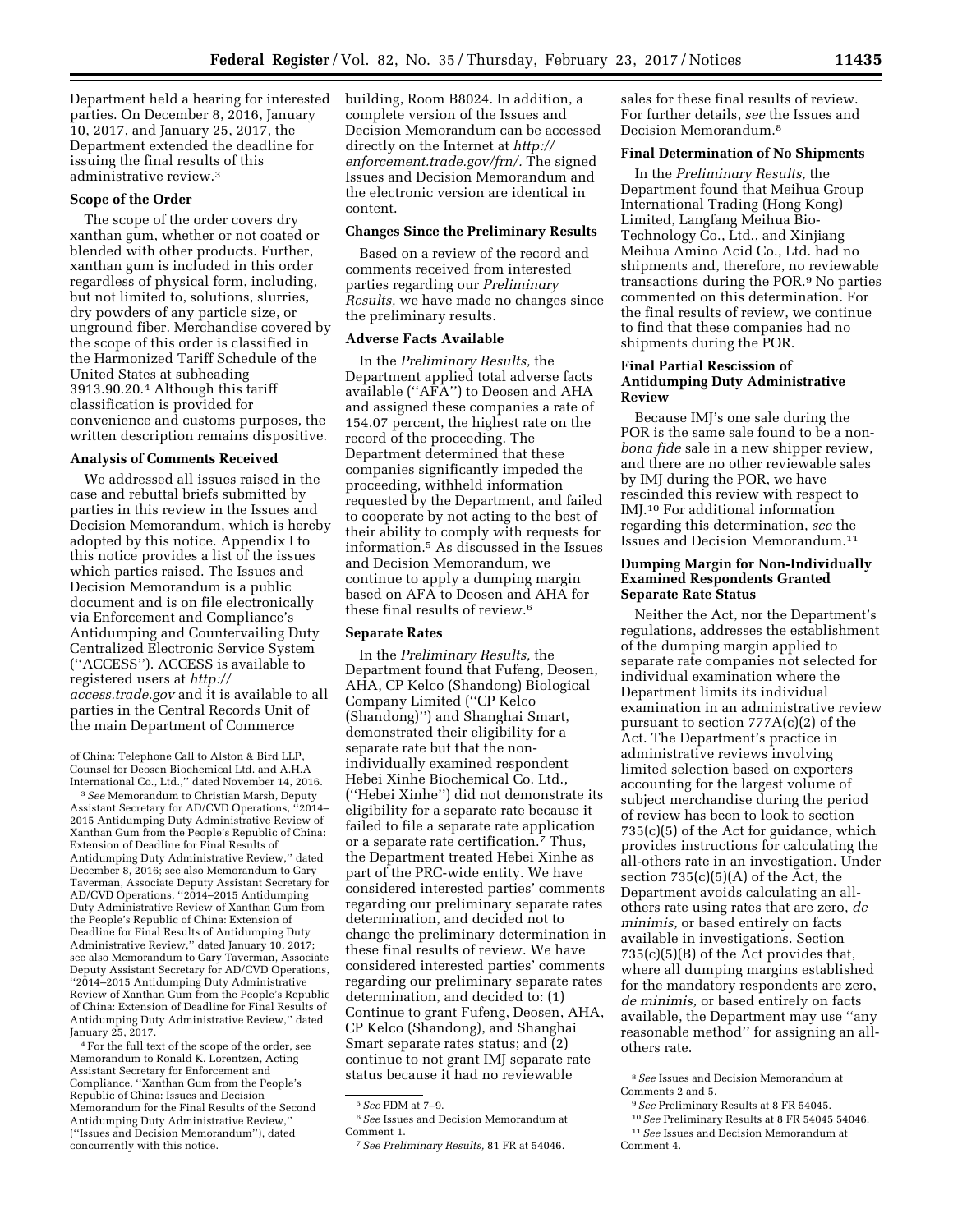In these final results of review, the dumping margins determined for the mandatory respondents are either zero, *de minimis,* or based entirely on AFA. Therefore, in accordance with section 735(c)(5)(B) of the Act, we have applied

to the non-individually examined companies eligible for a separate rate a dumping margin equal to the simple average of the zero and AFA rates determined for the mandatory respondents.12

## **Final Results of Administrative Review**

We determine that the following weighted-average dumping margins exist for the POR:

| Exporter                                                                                                              | Weighted-average<br>dumping margins<br>(percentage) |
|-----------------------------------------------------------------------------------------------------------------------|-----------------------------------------------------|
| Neimenggu Fufeng Biotechnologies Co., Ltd. (aka Inner Mongolia Fufeng Biotechnologies Co., Ltd.)/Shandong Fufeng Fer- | 0.00                                                |
|                                                                                                                       | 154.07                                              |
|                                                                                                                       | 154.07                                              |
|                                                                                                                       | 77.04                                               |
|                                                                                                                       | 77.04                                               |

#### **Assessment Rates**

Pursuant to section 751(a)(2)(A) of the Act and 19 CFR 351.212(b), the Department has determined, and U.S. Customs and Border Protection (''CBP'') shall assess, antidumping duties on all appropriate entries of subject merchandise in accordance with the final results of this review. The Department intends to issue assessment instructions to CBP 15 days after the publication date of the final results of this review. We intend to instruct CBP to liquidate POR entries of subject merchandise from Deosen, AHA, CP Kelco (Shandong), and Shanghai Smart at the rates listed for those companies in the table above. Where the respondent's weighted-average dumping margin is zero or *de minimis,* or where an importer- (or customer-) specific *ad valorem* or per-unit rate is zero or *de minimis,* the Department will instruct CBP to liquidate appropriate entries without regard to antidumping duties.<sup>13</sup>

For entries that were not reported in the U.S. sales database submitted by an exporter individually examined during this review, but that entered under the case number of that exporter (*i.e.,* at the individually-examined exporter's cash deposit rate), the Department will instruct CBP to liquidate such entries at the PRC-wide rate (*i.e.,* 154.07 percent). Additionally, if the Department determines that an exporter under review had no shipments of the subject merchandise, any suspended entries that entered under that exporter's case number will be liquidated at the PRCwide rate.

### **Cash Deposit Requirements**

The following cash deposit requirements will be effective for shipments of the subject merchandise entered, or withdrawn from warehouse,

for consumption on or after the publication date of the final results of review, as provided for by section  $751(a)(2)(C)$  of the Act:  $(1)$  For the exporters listed in the table above, the cash deposit rate will be the rate established in the final results of review that is listed for the exporter in the table; (2) for previously investigated or reviewed PRC and non-PRC exporters not listed in the table above that have separate rates, the cash deposit rate will continue to be the existing exporterspecific rate published for the most recent period; (3) for all PRC exporters of subject merchandise that have not been found to be entitled to a separate rate, the cash deposit rate will be the rate previously established for the PRCwide entity, which is 154.07 percent; and (4) for all non-PRC exporters of subject merchandise which have not received their own rate, the cash deposit rate will be the rate applicable to the PRC exporter that supplied that non-PRC exporter. The cash deposit requirements, when imposed, shall remain in effect until further notice.

## **Notification to Importers Regarding the Reimbursement of Duties**

This notice also serves as a final reminder to importers of their responsibility under 19 CFR 351.402(f) to file a certificate regarding the reimbursement of antidumping duties prior to liquidation of the relevant entries during this POR. Failure to comply with this requirement could result in the Department's presumption that reimbursement of antidumping duties occurred and the subsequent assessment of double antidumping duties.

### **Notification Regarding Administrative Protective Order (**''**APO**''**)**

This notice also serves as a reminder to parties subject to APO of their responsibility concerning the return or destruction of proprietary information disclosed under APO in accordance with 19 CFR 351.305, which continues to govern business proprietary information in this segment of the proceeding. Timely written notification of the return or destruction of APO materials, or conversion to judicial protective order, is hereby requested. Failure to comply with the regulations and terms of an APO is a violation which is subject to sanction.

We are issuing these final results of administrative review and publishing this notice in accordance with sections 751(a)(1) and 777(i) of the Act.

Dated: February 13, 2017.

# **Ronald K. Lorentzen,**

*Acting Assistant Secretary for Enforcement and Compliance.* 

### **Appendix—Issues and Decision Memorandum**

Summary

Background

Scope of the Order

- Discussion of the Issues
	- Comment 1: Application of Adverse Facts Available for Deosen and AHA
	- Comment 2: Separate Rate Status of AHA Comment 3: Separate Rate Margin Calculation
	- Comment 4: Separate Rate Status of IMJ
	- Comment 5: Separate Rate Status of Shanghai Smart
	- Comment 6: Adjustment of the Sodium Hypochlorite Surrogate Value
	- Comment 7: Surrogate Value for Ocean Freight
	- Comment 8: Surrogate Value for Electricity Comment 9: New Factual Information in Deosen/AHA's Case Brief

<sup>12</sup>*See* Issues and Decision Memorandum at Comment 3.

<sup>13</sup>*See Antidumping Proceedings: Calculation of the Weighted-Average Dumping Margin and Assessment Rate in Certain Antidumping* 

*Proceedings: Final Modification,* 77 FR 8101, 8103 (February 14, 2012).